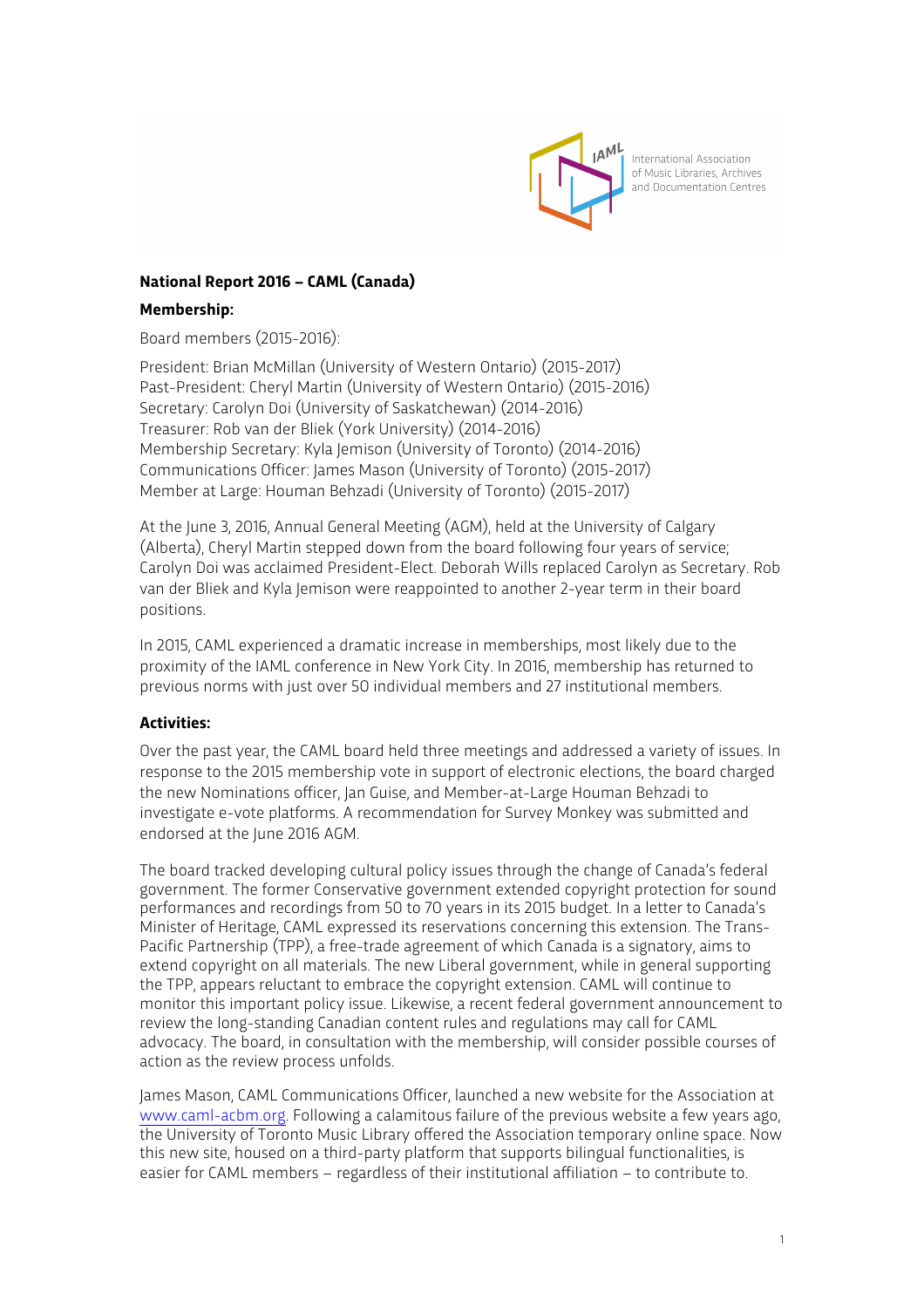While the site is still under development - content needs to be supplemented, translations completed, and the structure re-examined – a major first step has been achieved.

# **CAML Review**

Under the editorship of Cathy Martin, with support from Megan Chellew, Desmond Maley, and Deborah Wills, three issues of the CAML Review appeared this year. This Open Access publication is freely available for all to read online at https://caml.journals.yorku.ca/.

# **Cataloguing Committee:**

As Chair of the Committee and Canadian representative, Daniel Paradis continued his work with the Joint Steering Committee (JSC) for RDA Music Working Group (now renamed RSC Music Working Group), whose charge is to "assist the JSC in the revision and development of instructions for describing music resources in RDA." The group had a busy year, preparing seven revision proposals (including two on behalf of the Finnish Music Group) and three discussion papers. All proposals save one were accepted by the JSC, some with revisions, and were incorporated in the RDA Toolkit in April 2016. Daniel also attended a meeting of Canadian Committee on Cataloguing (CCC) in Ottawa on September 18, 2015, to discuss the CCC response to rule revision proposals, discussion papers, and advisory papers prepared by the other JSC constituencies.

### **RILM:**

From July 1, 2015, through May 31, 2016, the RILM Canada Committee submitted 93 new records, 64 with abstracts, and 20 reviews. Approximately 30 more abstracts were submitted by CAML members who chose to use the author submission form.

### **Quebec Chapter of CAML**

The Quebec Chapter of CAML (SQACBM) met in Montreal at the Grand Bibliothèque of the Bibliothèque et Archives nationales du Québec on November 27, 2015. A summary of the day's events may be found in the CAML Review in both French and English. The members of the 2015-2016 board are Marc-André Goulet (BAnQ; President), Rémi Castonguay (Université du Québec à Montréal; Communications Officer), Christiane Mélançon (Université de Montréal; President-Elect), and Mélissa Gravel (Université Laval; Treasurer).

### **Conferences:**

This year over 40 members of CAML gathered at the University of Calgary from June 1 to 3. As usual, the Association met with the Canadian University Music Society (MusCan) as part of the annual Congress of the Humanities and Social Sciences. University of Calgary archivist Bonnie Woelk took charge of local arrangements; Tim Neufeldt (University of Toronto) chaired the Program Committee. An opening reception was hosted by the Prairies Region branch of the Canadian Music Centre. The program was headlined by archivist Laura Millar's keynote address, "If Sibelius Had Sibelius: Considering the Archives of Music in a Digital Age," and touched on such issues as subject specialization among library professionals, collection development in times of austerity, copyright, and digital music libraries. Reports on a number of new online projects and music archival fonds highlighted the richness of Canada's musical heritage and the ongoing efforts of institutions across the country to develop, preserve, and make these collections accessible to researchers around the world.

CAML awarded two grants to assist those interested in music librarianship to attend this year's conference. Meghan Goodchild, a recent MLIS graduate from McGill University, accepted the First-Time Presenter Award for her paper, "Digital Music Libraries: The Challenges Ahead." The First-Time Attendee Award winner was Mark Goodwin, a recent